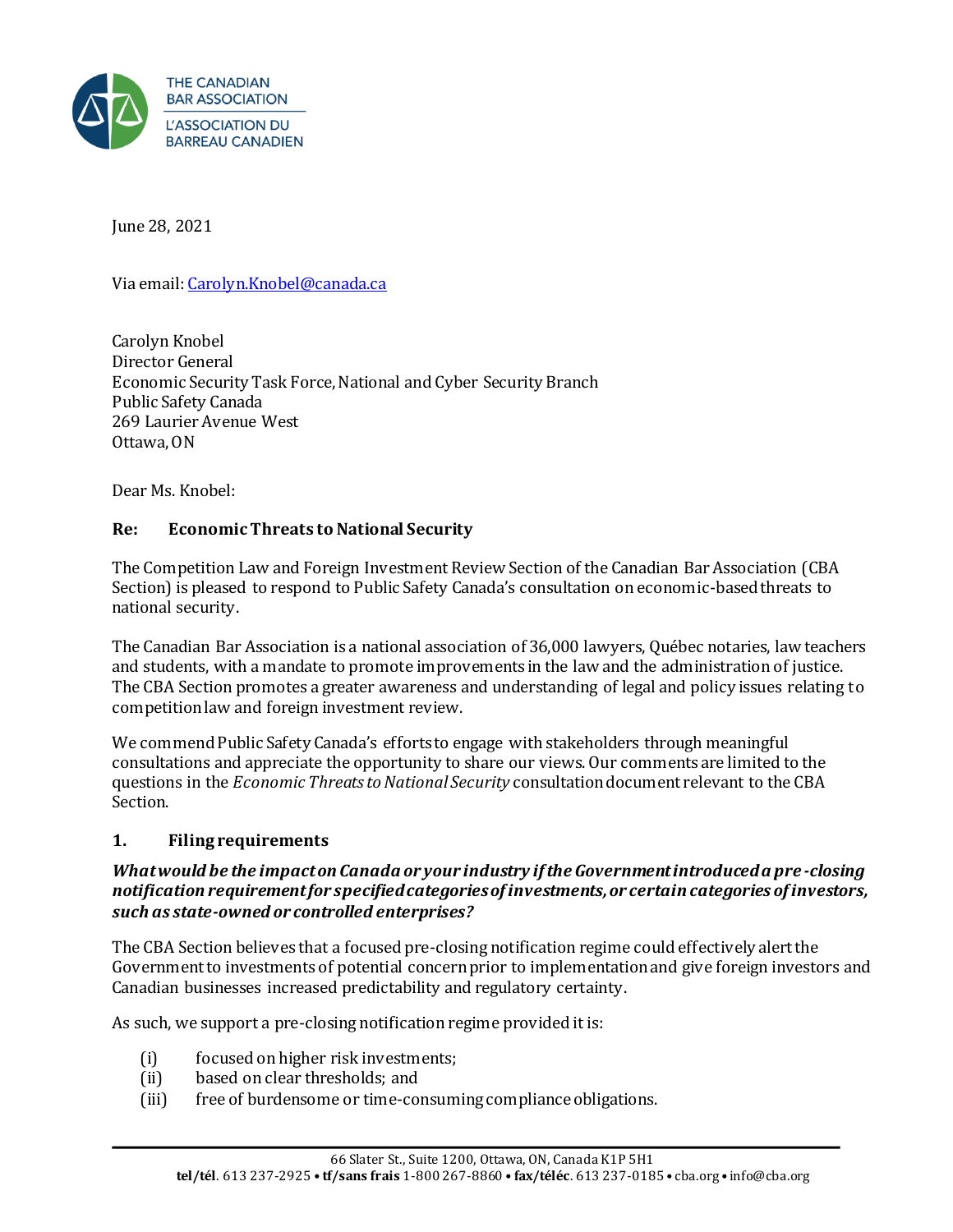2

For reference, pre-closing notification and approval is required under other legislation, such as the *Competition Act*. However, the *Competition Act* requires notification for only a small subset of merger and acquisition transactions and has notification thresholds based on asset/revenue metrics that are easily determined by reference to financial statements. Moreover, the Competition Bureau effectively processes most non-problematic transactions in approximately two weeks based on simple letter applications. We believe that this type of effective and targeted regime should be the objective of any changes to the *Investment Canada Act*(ICA).

*The recently updated Guidelines on the National Security Review of Investments note factors that are relevant to the Government's national security analysis, and notably include a list of sensitive technology areas in Annex A. What would be the impact of requiring pre-closing notifications in certain technology areas? What kind of guidance should accompany the sensitive technology areas listed in Annex A to help a potential investor to determine whether they would be subject to the preclosing filing requirement in order to be able to comply?*

The CBA Section has no view on what business activities may be viewed as sensitive by the Government and whether a pre-closing filing obligation should be based (in part) on the activities of the Canadian business. However, filing requirements must be clear and unambiguous to materially limit the number of investments subject to pre-closing filing requirements.

The list in Appendix A of the *Guidelines* offers investors helpful general guidance. However, it is not well suited as a notification threshold on its own: it is non-exhaustive and descriptions such as "software", "robotics" and "energy" are too nebulous and broad. Without more specific criteria, too many businesses and investments will be captured and be subject to a mandatory notification regime.

A clear and unambiguous threshold based on a standard that investors and Canadian businesses can easily assess is preferable. If there is a desire to base mandatory pre-closing notification on sensitive technology or other specific industry sectors, we suggest exploring triggers based on North American Industry Classification System (NAICS) codes or other clear and unambiguous metrics.

We would endorse an approach that combines consideration of the foreign investor and the specific industry sector. For example, requiring pre-closing notification for state-owned enterprises investing in sensitive technology areas and exempting investors from the U.S., U.K. and Australia (from any preclosing filing).

# *Allies, such as the United States, provide certain exemptions to investors from Canada, the United Kingdom, and Australia. What impact would it have for Canada to offer (or not offer) reciprocal treatment to investors from the U.S. or others for any new investment screening measures?*

Over two-thirds of foreign investment is from the U.S., U.K. and Australia. <sup>1</sup> We believe that investments from these countries are highly unlikely to raise national security concerns.

As such, we strongly favour exempting investors from the U.S., U.K. and Australia from any mandatory pre-closing notification regime. (New Zealand could also be included for equal treatment of Five Eyes jurisdictions.) Exempting investors from key allies would be a helpful and effective way of reducing preclosing notification burdens on foreign investors without materially impairing the Government's ability to effectively enforce the national security provisions of the ICA.

Rules exempting investors from these three key allied countries must be clear and unambiguous. Complex scenarios should be addressed in legislation or guidance (e.g., how would U.S. or U.K. based private equity funds with minority limited partners be treated? How would dual nationals be treated?)

<sup>1</sup> See Annual Report on the administration of the Investment Canada Act for fiscal year 2018–19.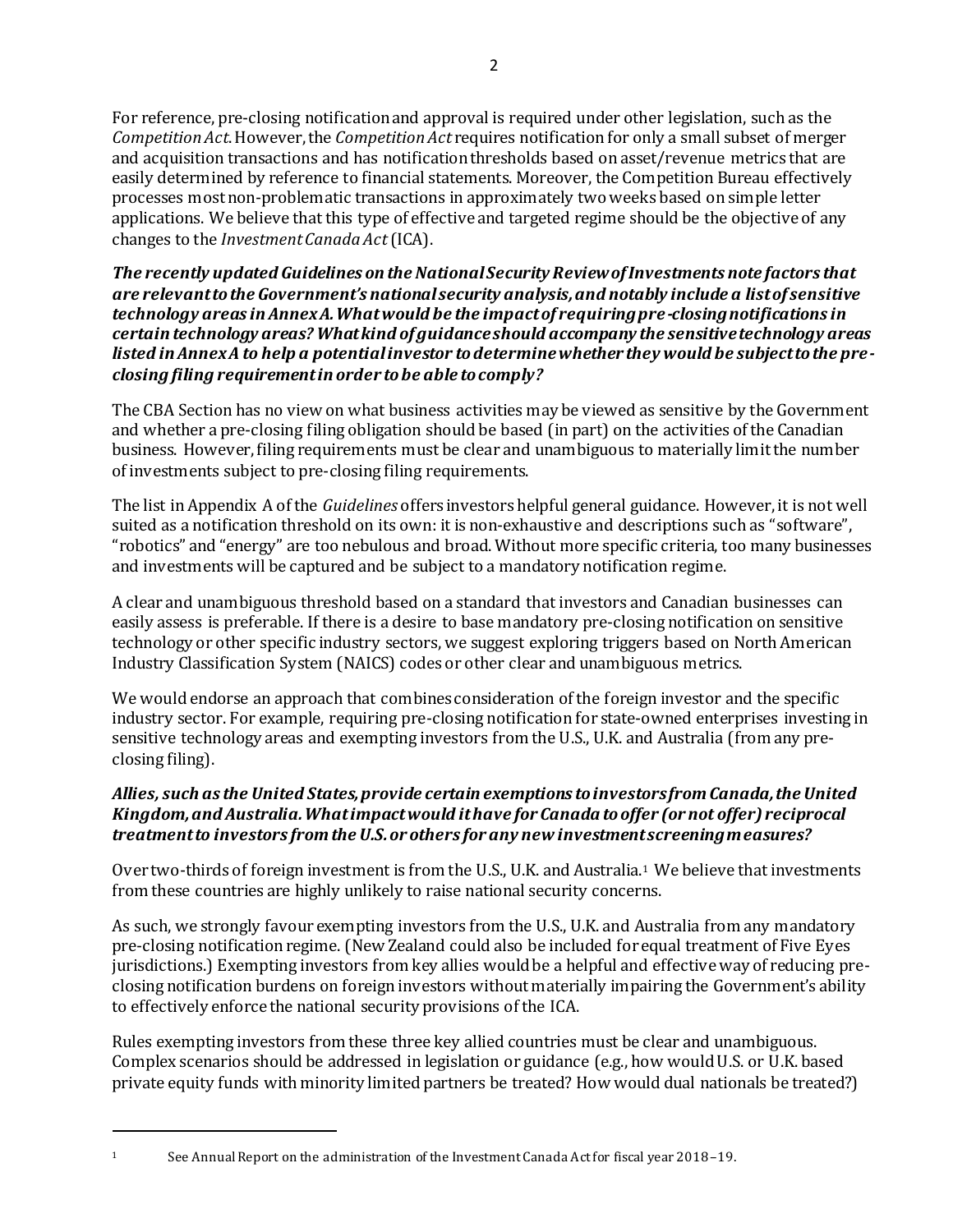The CBA Section recognizes that treating some foreign investors differently from others may raise "level playing field" questions. For example, investors from the U.S., U.K. or Australia may be perceived as having a competitive advantage in acquisition transactions with less burdensome regulatory requirements compared to investors from other countries. We do not believe this a concern. Investors are already treated differently for a variety of reasons.<sup>2</sup> Achieving a regulatory regime narrowly focused on investments of potential concern that has certainty, predictability and clear and consistently applied rules are more important factors.

More generally, the CBA Section also supports an approach to pre-closing notification consistent with other countries such as the U.S., U.K. or Australia. Alignment of national security regimes across the Five Eyes jurisdictions would make counselling more straightforward. It would allow Canadian lawyers and other advisors to benefit from experience and jurisprudence in other jurisdictions. Alignment may also help ensure Canadian businesses benefit from any reciprocal exemptions or other preferred investor status.

# **2. Mitigation**

*What is your view on the use of mitigation measures to protect national security while allowing investments to be implemented, where this is assessed by the Government as sufficient to protect Canada's national security interests? What is your view on the efficacy of existing mitigation measures in preventing security issues? Please use examples, if available, to illustrate your point of view.*

Nearly every investment that comes to the attention of the Government contains a mixture of risk and reward for the Canadian economy. Mitigation is, and should be viewed, as a possible remedy to elements of an investment that present a concern of injury to Canada's security interests. Where that injury can be avoided by behavioural or structural mitigation, we believe such mitigation should be fully and transparently explored between the Government and the parties. Canada has a robust and internationally recognized security and intelligence community capable of verifying that undertakings or conditions imposed are respected.

The Investment Review Division (IRD) should have the resources to increase its ability to monitor and enforce mitigation measures (and to monitor non-reported investments and compliance with the ICA generally).

## *What challenges might mitigation measures present to potential investors and the ongoing operations of the Canadian business? How could the process for developing these measures be improved?*

Good faith investors with commercially oriented objectives will likely accept reasonable mitigation measures if they facilitate a timely clearance and are necessary to protect Canada's security interests. Challenges for investors may include mitigation measures with burdensome compliance obligations or that change the overall economic rationale for the investment. While the processes by which mitigation measures are developed may be specific to each investment, certain commonalities will emerge.

In that vein, advance awareness of likely mitigation measures is desirable because unexpected risks, (which includes unexpected mitigation measures) can make it challenging for parties to enter into commercial agreements. Regulatory uncertainty can have a spillover chilling effect and deter nonproblematic investors. Cataloguing accepted mitigation measures in the ICA Annual Report is helpful as an informal guide to investors and counsel on what the Government might expect or accept by way of mitigation. The CBA Section encourages this transparency.

- 
- <sup>2</sup> For example, Canadian investors are completely exempt from the *Investment Canada Act*.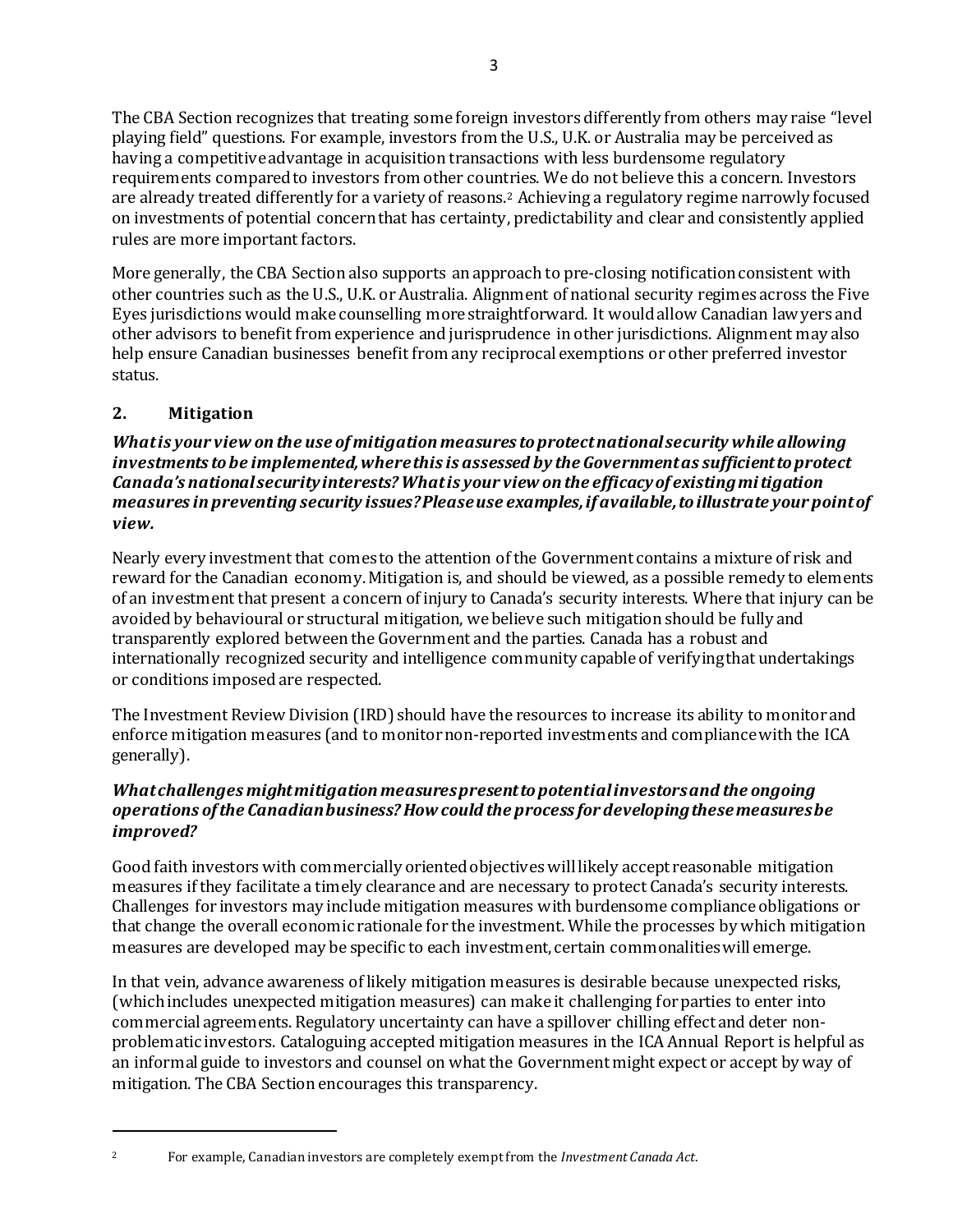## *Do you have concerns about certain mitigation measures, which might, in your view, make foreign investments untenable?*

Structural mitigation such as non-approval or divestiture of lines of business should not be ordered unless absolutely necessary. Rather, behavioural mitigating options within or in respect of existing business lines should be fully canvassed between the Government and proponents before non-approval or divestiture is considered.

# *Do you have any suggestions for standard mitigation measures that could be imposed as warranted?*

The CBA Section believes mitigation could include some or a combination of the following measures, depending on the transaction and perceived risk:

1) Technological and informational mitigation

- network segregation, hardening, and protocols
- limitations on investor informational rights to sensitive information or technology

2) Physical mitigation

- secure access (key cards, video surveillance, security auditing, hardening)
- reasonable geographic restrictions
- 3) Personnel mitigation
	- replacement of or restrictions on key or sensitive personnel (including contractors)
- 4) Audit and inspection
	- technology-driven and verified
- 5) Marketplace or structural mitigation
	- non-approval
	- sale of a business line

### **3. Enforcement**

## *What is your view on the increased focus on non-compliance and enforcement of newly implemented or proposed investment rules in the United States, the United Kingdom, and Australia, including (as relevant) on Canadian investors making investments in those jurisdictions?*

The CBA Section believes enforcement is an important part of an effective national security regime. The IRD budget should be adequate to ensure it can monitor and enforce compliance with notification requirements and mitigation measures.

## *What is your view on what the impact would be if Canada adopted a similar approach [to enforcement as the U.S., U.K. and Australia] (e.g., increased statutory fines for non-compliance, or administrative monetary penalties)?*

As noted above, the CBA Section generally endorses a similar approach to enforcement as in other Fives Eyes jurisdictions.

Specifically, we support increased statutory fines for failure to make a required application or notification under the ICA, provided:

(i) the quantum of a fine is discretionary;

(ii) there are clear statutory provisions or guidelines on when and what fines investors could expect; and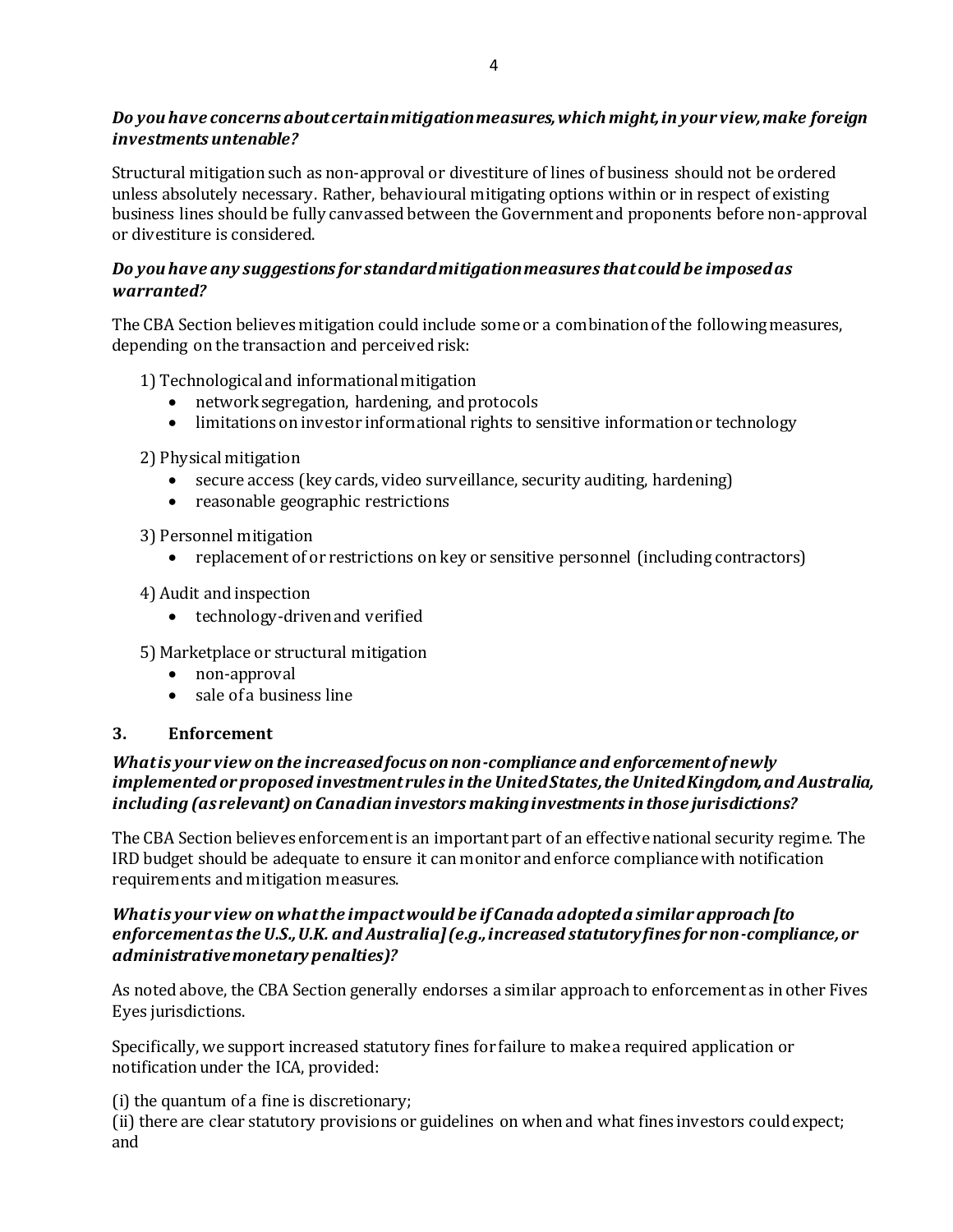(iii) courts continue to be responsible for imposing fines.

The CBA Section only supports fining investors for contraventions of filing or other process requirements. We do not believe investors ought to be fined for national security "contraventions."

The CBA Section also endorses the current requirement that fines are applicable only if an investor fails to comply with Ministerial demands to submit a required notification or application. While it may be desirable to dispense with this requirement in the case of any mandatory pre-closing notification obligation, the vast majority of investments raise no national security or net benefit concerns. We do not believe these investors should risk punishment for an inadvertent failure to notify.

In summary, we would support a reasonable increase in the quantum of fines currently envisioned by the ICA. If there is a requirement to notify pre-closing for certain specified types of higher risk investments, the CBA Section would also support a penalty for a failure to file without first requiring a Ministerial demand, to encourage compliance and bolster Canada's national security. That said, any increased fines should continue be discretionary and, where appropriate, permit alternative resolutions in certain scenarios.<sup>3</sup>

# **4. Other**

## *What are key irritants that foreign investors and Canadian businesses have with the existing ICA notification and national security review process and what suggestions would you have for how these might be addressed?*

# *Notification form requirements*

We understand that some foreign investors consider certain information disclosure requirements more burdensome and intrusive than necessary to protect national security. The CBA Section believes this is particularly the case for categories of investors that would appear to be presumptively very low risk.

For example, if considered as a collective category, U.S., U.K. and Australian based private equity funds make a significant number of investments in Canada each year. These funds frequently have minority investors that technically fall within the definition of "state-owned enterprise", such as public sector pension funds. Often, these investors own a very small percentage in the fund, and are almost always required to be purely passive financial investors to preserve their limited liability status in the fund. Obtaining information about all the investors in private equity funds (and even confirming if they are state-owned enterprises) is often burdensome.

This burden could be eased if there were limited exceptions to the information requirements in the notification form. This could be accomplished by, for example, permitting investors to respond "no" to question 12 of the form and include an explanation to the effect of "public sector pension funds from the U.S., U.K. or Australia that hold an interest in the investor, which is a private equity fund, have been excluded from the analysis" or "parties who hold an interest of less than 5% in the investor, which is a private equity fund, have been excluded from the analysis." This could be done on the understanding that the IRD would have the right to demand complete information during the screening process.

# *Initial 45-day period*

It can be difficult to meaningfully engage with the IRD during the initial 45-day period (beyond an initial cover letter accompanying the notification form). There can be silence until the  $45<sup>th</sup>$  day, when a notice

<sup>3</sup> The CBA Section believes mandatory pre-closing notification requirements should be clear and unambiguous. The CBA Section would oppose amendments permitting fines without Ministerial demand where filing requirements were unclear or ambiguous and good faith investors erroneously decided not to file.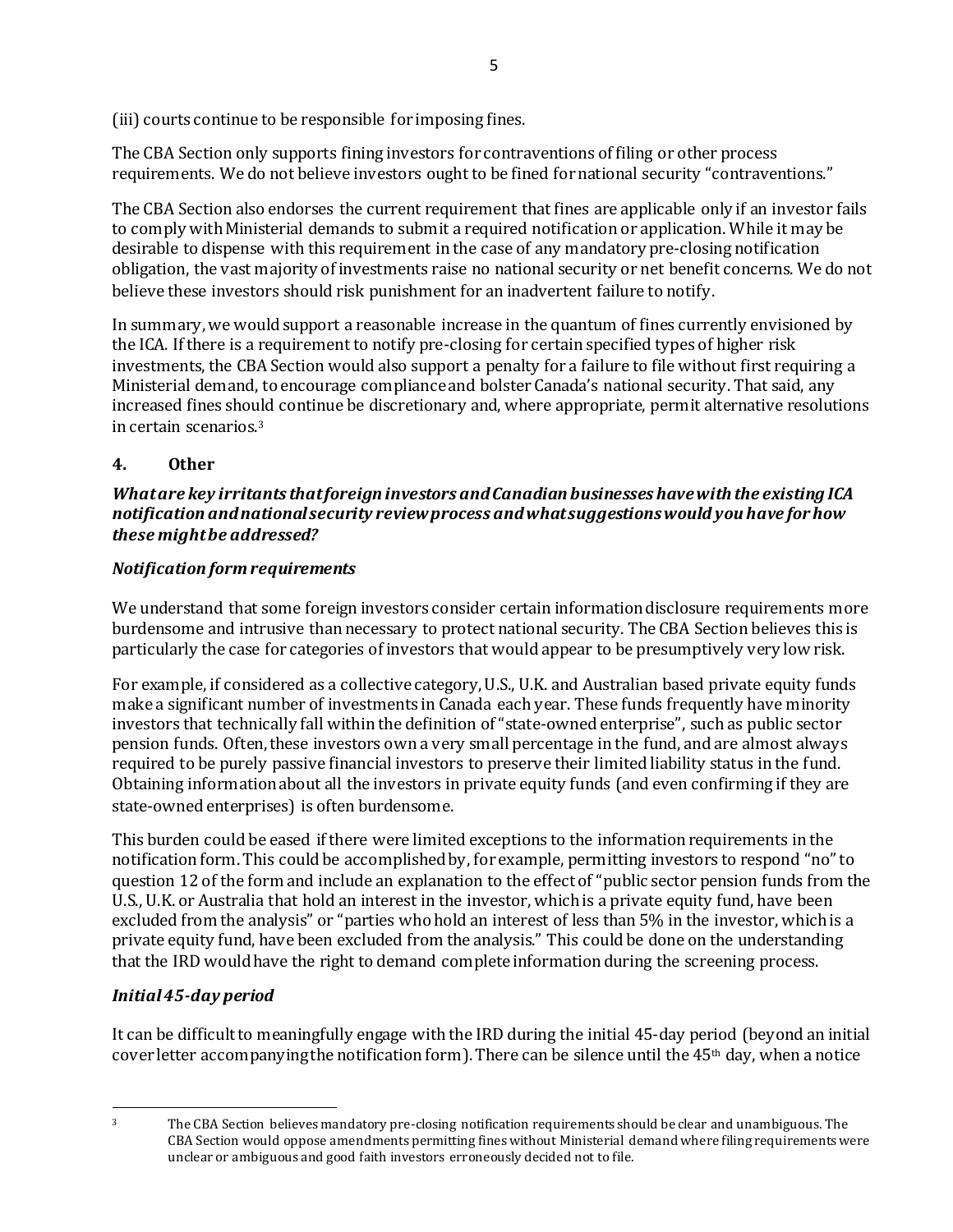of extended initial review is issued and questions follow, rather than questions posed and answered in the initial 45 days.

We recognize there may be many cases where it is not possible to rule out potential concerns in the initial 45 days. However, increased opportunity to engage meaningfully with the IRD during this stage may reduce the number of notices of extended initial review issued in borderline cases. This could potentially be accomplished by establishing a mechanism, such as a request accompanying the notification, that would trigger the appointment of a "case officer" who would be the primary point of contact within the IRD.

Some foreign investors are frustrated by the lack of a recognized informal process for the IRD to give an oral and non-binding indication to investors who notify pre-closing but wish to close before the initial 45 days have expired. Increased opportunity for meaningful engagement during the initial 45 days could potentially address this concern.

#### *Full national security review process*

Members of the CBA Section who have experienced a full national security review process have expressed concerns with the lack of transparency. More specifically, an investor's ability to address the Government's concerns is or may be impaired because they have not been given sufficientinformation about the Government's concerns.

We recognize the tension between disclosing information to the investor and the need to protect national security. We acknowledge that the degree of disclosure has generally improved since the early years of the national security review powers. However, and while recognizing that each case is different, we believe there is usually room for additional disclosure without jeopardizing national security.

To the extent it is not already in place, the CBA Section recommends that the Government consider adopting a rigorous internal process where those who seek to withhold information that would reasonably be considered relevant to an investor's response to the Government's concerns need to justify to their appropriate colleagues why disclosing this information could be a threat to national security.

### *Special advocate / fairness monitor*

The CBA Section also believes that an appropriately security-cleared Special Advocate (or similarlystyled individual) – acting as a fairness monitor in national security reviews– could improve the review process to benefit both investors and the Government.

This individual would remind all parties of the proper considerations of a security review, namely those related to genuine threats to the security of Canada and its allies. This individual would observe official deliberations on a transaction and certify that the process was objective, fair and based on genuine security considerations.

There are several limitations of this model. For example, to whom would the Special Advocate's legal duties run? Could the individual attend Cabinet meetings where decisions are made under the ICA? What limitations would be placed if this individual felt that a decision had been made on an improper or insufficient basis? Despite these challenges, the CBA Section sees merit in exploring the possibility of using a Special Advocate for national security issues under the ICA.

## *Are there are any other issues, including those touched upon by the Standing Committee on Industry, Science and Technology in its recent study of the Investment Canada Act, that you would like to see addressed?*

*Obtaining pre-closing certainty in non-control level acquisitions*